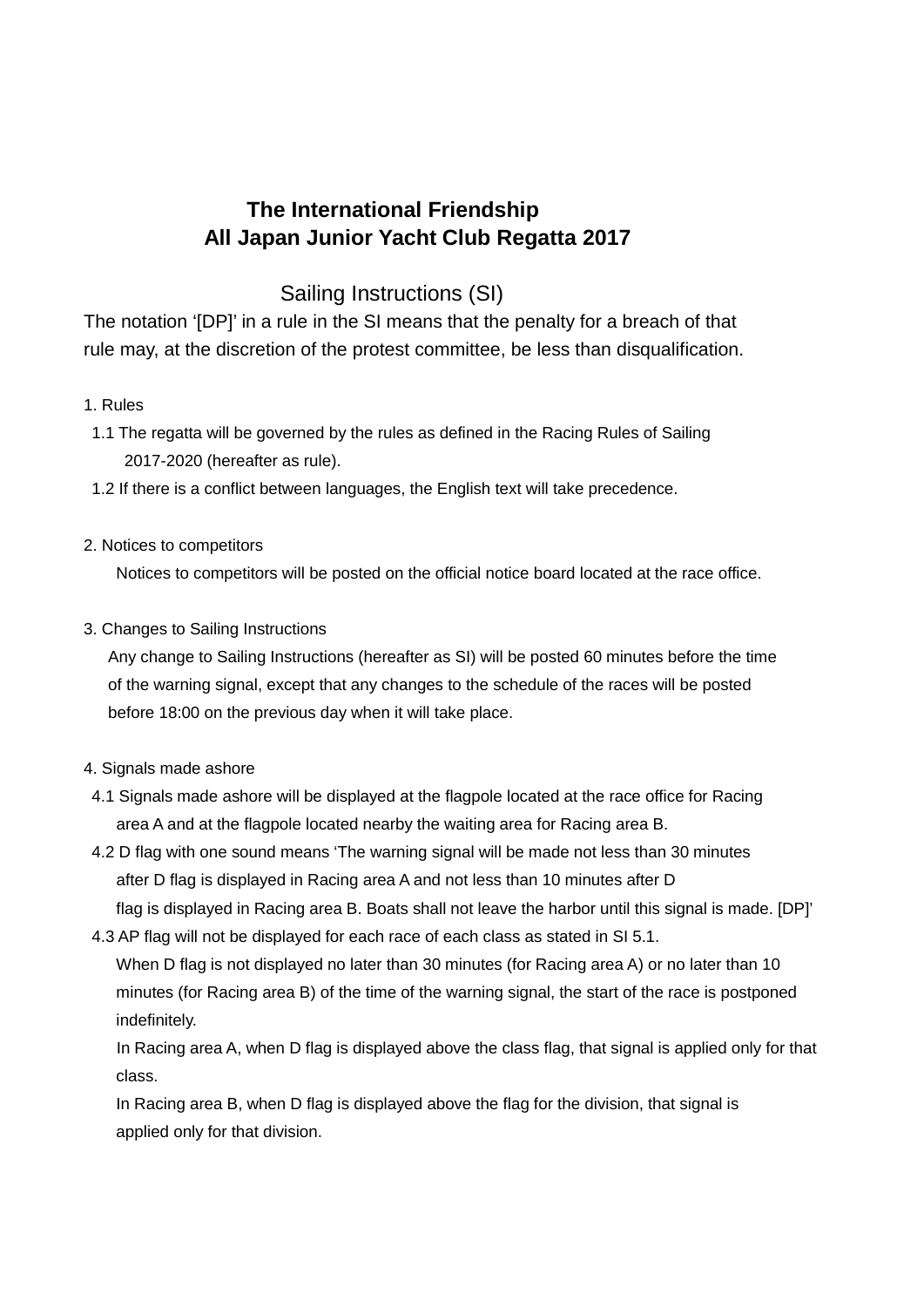## 5. Schedule of races

- 5.1 The warning signal of each class is as follows.
	- August 5h (Saturday)

| Racing area A |                                                   |          | Racing area B |                                                                                                                                                                                                                            |  |  |  |
|---------------|---------------------------------------------------|----------|---------------|----------------------------------------------------------------------------------------------------------------------------------------------------------------------------------------------------------------------------|--|--|--|
| Time          | <b>Class</b>                                      |          |               | Time<br>Class                                                                                                                                                                                                              |  |  |  |
| 9:30          | International 420 Class & FJ Class                | 1st Race | 9:30          | <b>Optimist Dinghy Beginners' Class</b><br>1st Race                                                                                                                                                                        |  |  |  |
| 9:35          | Laser 4.7                                         | 1st Race |               |                                                                                                                                                                                                                            |  |  |  |
| 9:40          | <b>Optimist Dinghy Advanced Class</b><br>1st Race |          |               | Boats will be divided into more than two<br>divisions depending on the number of<br>boats who participate the regatta and the<br>races will be performed by the method of<br>the preliminary match and the final<br>match. |  |  |  |
|               | The 2nd to 5th Race will be made continuously.    |          |               |                                                                                                                                                                                                                            |  |  |  |

#### August 6th (Sunday)

| Racing area A |                                       |                                                    | Racing area B |                                         |  |  |
|---------------|---------------------------------------|----------------------------------------------------|---------------|-----------------------------------------|--|--|
| Time          | Class                                 |                                                    |               | Class                                   |  |  |
| 9:30          | International 420 Class & FJ Class    |                                                    | 9:30          | <b>Optimist Dinghy Beginners' Class</b> |  |  |
|               | The 1st Race of the day               |                                                    |               | The 1st Race of the day                 |  |  |
| 9:35          | Laser 4.7                             | The 1st Race of the day                            |               |                                         |  |  |
| 9:40          | <b>Optimist Dinghy Advanced Class</b> |                                                    |               |                                         |  |  |
|               | The 1st Race of the day               |                                                    |               |                                         |  |  |
|               |                                       |                                                    |               |                                         |  |  |
|               |                                       | The 2nd Race of the day will be made continuously. |               |                                         |  |  |
|               |                                       |                                                    |               |                                         |  |  |

- 5.2 Maximum five (5) races are planned on August 5th (Saturday) for all classes other than Optimist Dinghy Beginners' Class. However in case five (5) races are not completed on 5th because of the weather conditions or other reasons, the next race will be made on the following day.
- 5.3 When the following race is intended to be held, the race committee signal boat will display orange flag of the starting line with one sound to alert the boats at least 5 minutes before the warning signal is displayed.
- 5.4 No warning signal will be made after 12:00 on August 6th (Sunday).

6. Class flags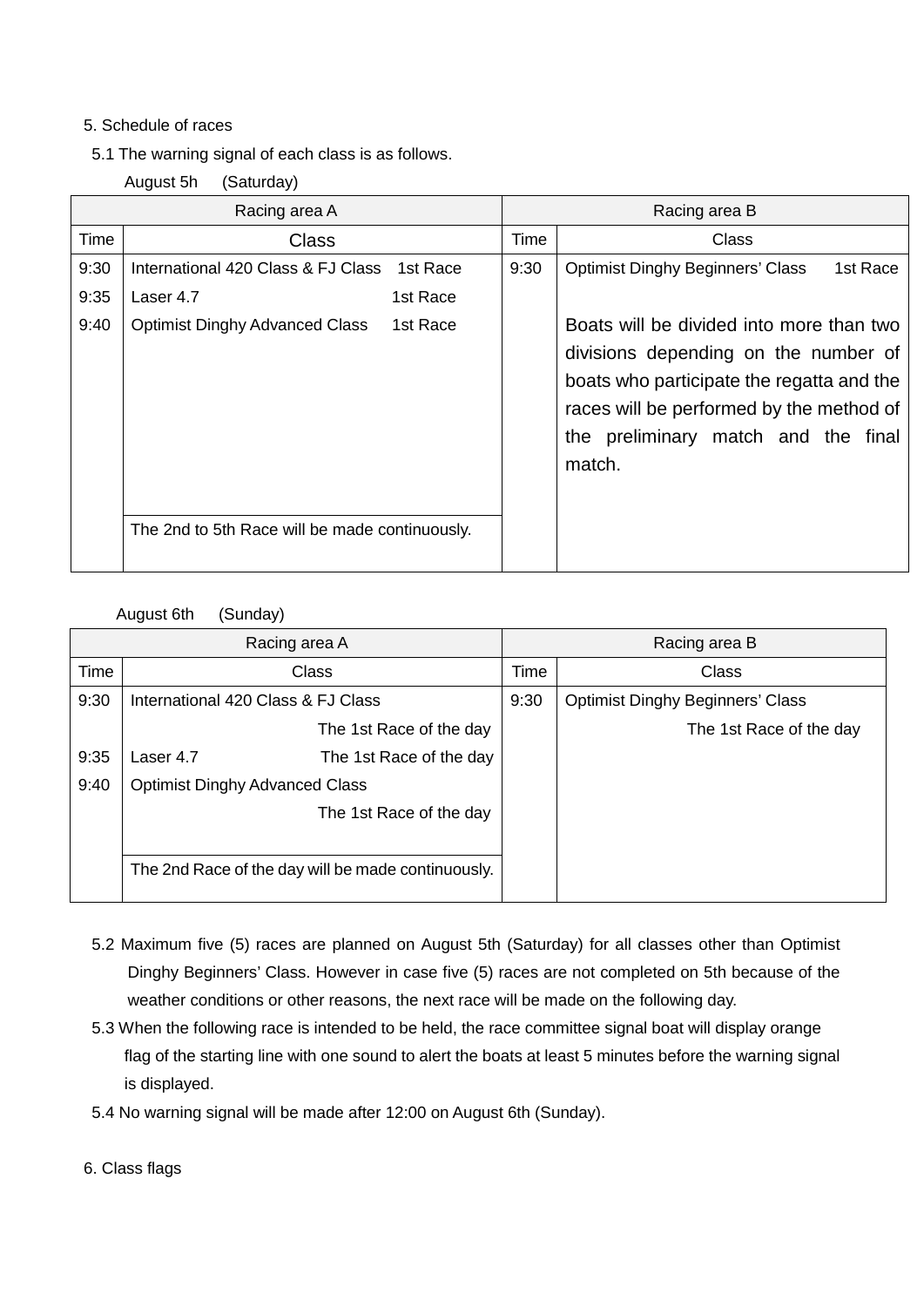| Class                                   | Class flag                         |  |  |
|-----------------------------------------|------------------------------------|--|--|
| International 420 Class & FJ Class      | International 420 Class flag       |  |  |
| Laser 4.7                               | Laser 4.7 flag (Pink)              |  |  |
| <b>Optimist Dinghy Advanced Class</b>   | Optimist Dinghy Class flag (Black) |  |  |
| <b>Optimist Dinghy Beginners' Class</b> | Optimist Dinghy Class flag (Red)   |  |  |

7. Racing area

7.1 Diagram-1 shows Racing area A and B.

Racing area A: all classes other than Optimist Dinghy Beginners' Class

Racing area B: Optimist Dinghy Beginners' Class

7.2 Boats directing to Racing area A shall take the course in accordance with the course indicated in Diagram-1. [DP]

# 8. The course

- 8.1 Diagram-2 shows the course to be sailed which includes approximate angles between the legs, the sequence of the rounding marks and the side of rounding each mark.
- 8.2 In Racing area A, no later than the warning signal, the race committee signal boat will display the approximate compass bearing of the first leg.
- 8.3 In Racing area B, the course to be sailed will be posted on the notice board of the race committee signal boat before the warning signal depending on the weather conditions.

## 9. Marks

|        | Racing area A        |       |                | Racing area B        |             |                |  |
|--------|----------------------|-------|----------------|----------------------|-------------|----------------|--|
|        | <b>Outside Color</b> | Shape | Indication     | <b>Outside Color</b> | Shape       | Indication     |  |
| Mark 1 | light green          | cone  | black figure 1 | orange               | cylindrical | black figure 1 |  |
| Mark 2 | light green          | cone  | black figure 2 | orange               | cylindrical | black figure 2 |  |
| Mark 3 | light green          | cone  | black figure 3 | orange               | cylindrical | black figure 3 |  |

#### 9.1 Mark 1, 2 and 3 are as follows.

9.2 Starting Marks are as follows.

 Racing area A: The race committee boat at the starboard end of the starting line and the race committee boat at the port end.

 Racing area B: The race committee boat at the starboard end of the starting line and "the yellow cylindrical inflated buoy at the port end.

9.3 Finishing Marks are as follows.

 Racing area A: The race committee boat with a blue flag at the starboard end of the finishing line and "the orange cylindrical inflated buoy" at the port end.

- Racing area B: The race committee boat with a blue flag at the port end of the finishing line and "yellow cylindrical inflated buoy" at the starboard end.
- 9.4 When the new mark is used in accordance with SI11, "orange triangular pyramid buoy" will be used.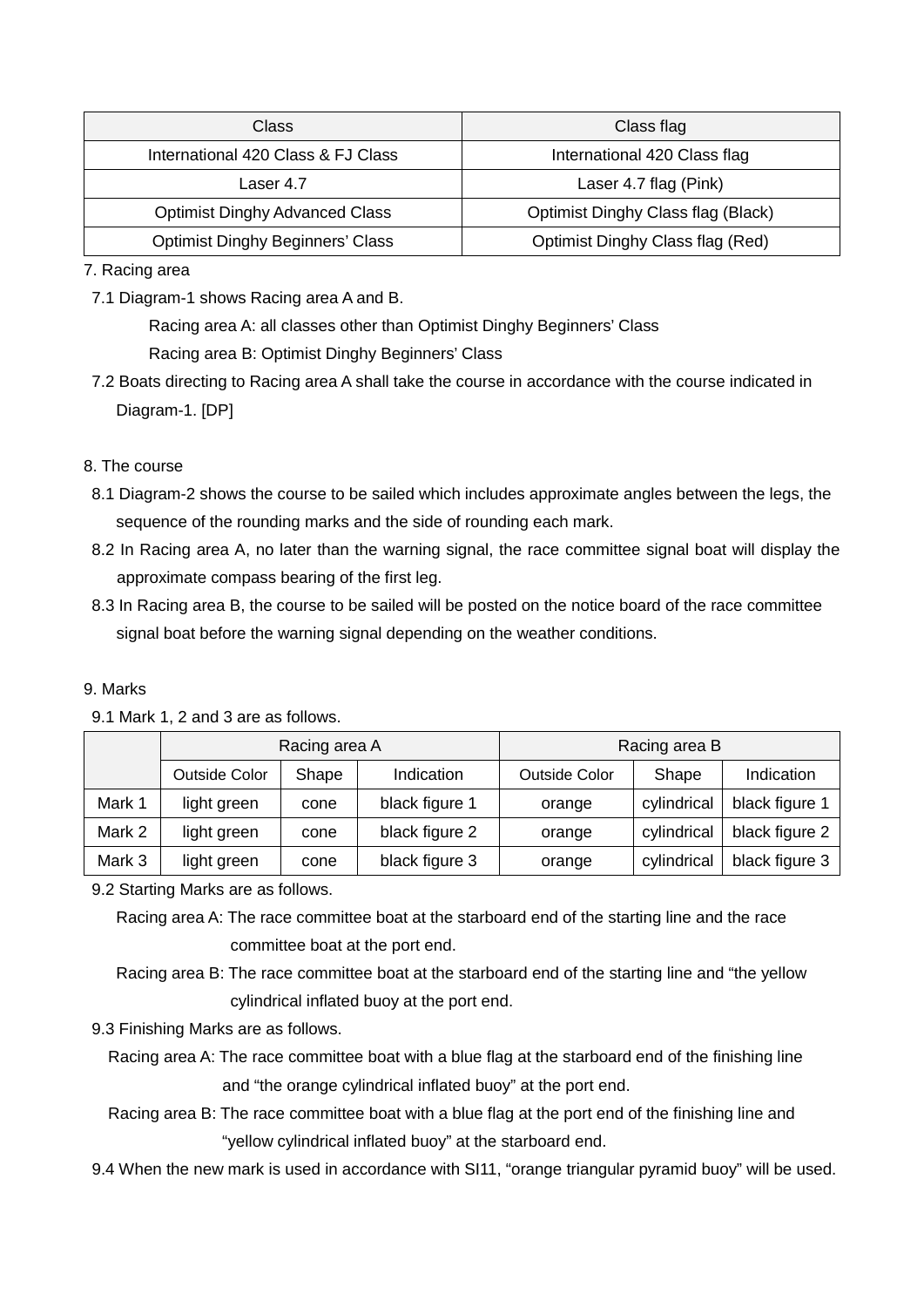#### 10. The start

10.1 The starting line is as follows.

 The starting line will be between the staffs on the starting marks displaying an orange flag on the course side.

- 10.2 A boat starting later than 4 minutes after the starting signal will be scored as DNS (Did Not Start). without hearing. This changes rule A4.
- 10.3 Boats whose warning signal has not been made shall keep about 50 meters away from the starting area outside of the course during the starting sequence for other races and shall keep clear of boats whose warning signal has been made. [DP]
- 11. Changing the next leg of the course

 To change the next leg of the course in Racing area A, the race committee will lay a new mark (or move the finishing line) and remove the original mark as soon as possible. When in a subsequent change a new mark is replaced, it will be replaced by an original mark.

12. The finish

The finishing line is as follows.

 The finishing line will be between the staff displaying an orange flag on the finishing mark and the finishing mark at the other side end on the course side.

- 13. Penalty system
- 13.1 Appendix P will apply for the breach of rule 42.
- 13.2 Rule P2.3 will not apply and rule P2.2 is changed so that it will apply to any penalty after the second one.

#### 14. Time limits and the target times

14.1 Time limits and the target times are as follows.

| Class                                   | Time limit | Mark 1 time limit | Target time |  |
|-----------------------------------------|------------|-------------------|-------------|--|
| International 420 Class & FJ Class      | 70 minutes | 15 minutes        | 45 minutes  |  |
| Laser 4.7                               | 70 minutes | 15 minutes        | 45 minutes  |  |
| <b>Optimist Dinghy Advanced Class</b>   | 60 minutes | 20 minutes        | 45 minutes  |  |
| <b>Optimist Dinghy Beginners' Class</b> | 15 minutes | 5 minutes         | 10 minutes  |  |

14.2 If no boat has passed Marl 1 within Mark 1 time limit, the race will be abandoned.

Failure to meet the target time will not be the ground for redress.

This changes rule 62.1(a).

14.3 Boats failing to finish within 15 minutes (10 minutes in Racing area B) after the first boat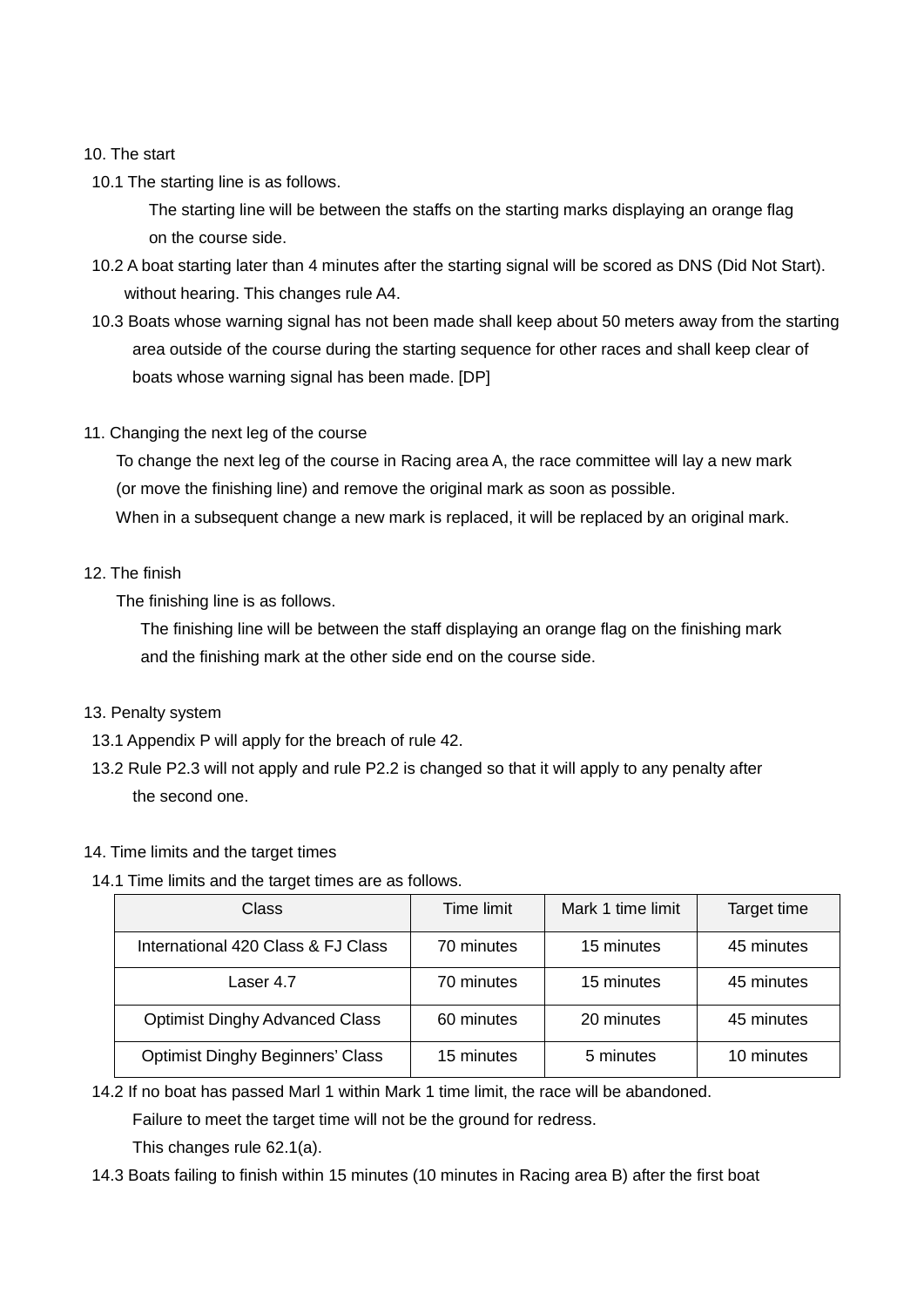of each class who started without breaching rule 30.3 and 30.4 sails the course and finishes will be scored Did Not Finish(DNF) without a hearing. This changes rules 35, A4 and A5.

- 15. Shortening or abandonment after the start
- 15.1 The race committee may shorten the course or abandon the race, if they consider that the race will not complete within about 60 minutes in addition to the reason based on rule 32. This changes rule 32.1.
- 15.2 Failure to meet the target time of SI 14.1 will not be the ground for redress. This changes rule 62.1(a).

#### 16. Protests and requests for redress

- 16.1 Protest forms are available at the race office. Protests and requests for redress or reopening shall be delivered there within the appropriate time limit.
- 16.2 The protest time limit will be 60 minutes after the time when the last boat of each class has finished the last race of the day or the time when the race committee has signaled that there would have no more race on that day, whichever is later.

 However, the protest committee chairman may extend the protest time limit. It will be posted on the official notice board at the race office.

- 16.3 Notices of protest by the race committee or the protest committee will be posted on the official notice board to inform competitors of hearings in which they are parties or named as witnesses within 30 minutes after the protest time limit to let them know about hearings. Hearings will be held in the protest room located on the 2nd floor of the race office as from the time noticed.
- 16.4 Notices of protests by the race committee or the protest committee will be posted on the official notice board to inform boats under rule 61.1(b).
- 16.5 A list of boats that have been penalized under SI 13.1 for breaching rule 42 will be posted on the official notice board before the protest time limit.
- 16.6 A request for reopening a hearing on the last day of the race may be delivered within the following time limit.
	- (a) When the competitor received the decision the day before, it shall be within the protest time limit.
	- (b) When the competitor received the decision on the day, it shall be within 15 minutes after the decision received. This changes rule 66.
- 16.7 A request for redress based on the decision made by the protest committee shall be delivered within 15 minutes after the display of the decision on the official notice board on the last day of the race. This changes rule 62.2.

## 17. Scoring

17.1 At least 1 race is required to be completed to constitute this regatta for all classes other than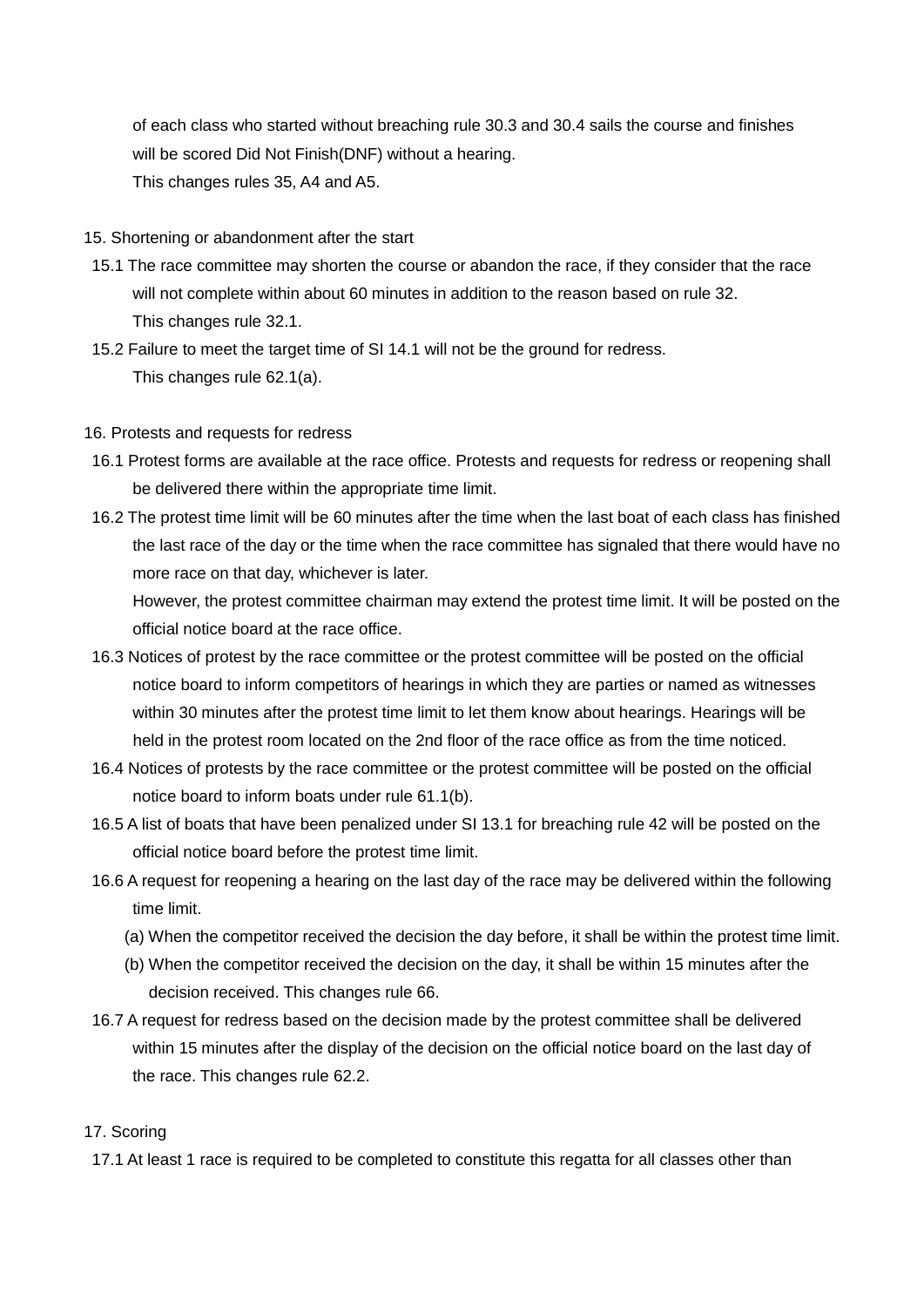Optimist Dinghy Beginners' Class. Even if no race is completed due to weather condition, any extended race will not be held.

- 17.2 A boa's score for all classes other than Optimist Dinghy Beginners' Class will be as follows.
	- (1) When less than 6 races are completed, a boat's series score will be the total of her race scores.
	- (2) When more than 6 races are completed, A boat's series score will be the total her race scores excluding her worst score.

This changes rule A2.

17.3 Boats participated in Optimist Dinghy Beginners'' Class will be divided into more than 2 divisions depending on the number of boats participated the regatta and the races will be performed by the method of the preliminary match and the final match.

 In case the final match is not able to be made due to weather conditions or other reasons, the score will be determined with the result of the preliminary match.

- . Even if no race is completed for all divisions due to the whether condition, any extended race will be held.
- 17.4 A boat who breaches SI 18.1~18.5 will be scored "final score plus 3" as "PTP" without a hearing. However such boat will not be scored worse than a boat scored as "DNF". This changes rule 63.1, A4 and A5.

 When the races are made continuously, penalty for breach SI 18.2 will be imposed on the first race after the breach and penalty for breaches SI 18.3 and 18.5 will be imposed on the race before the breach.

- 17.5 The number of the boat participated in each class will be determined in accordance with the list registered at the registration desk of the race office by the time of 12:00 on August 4th ( Friday).
- 17.6 Scoring for Team Race competition is made in accordance with the Notice of Race.

## 18. Safety regulations

- 18.1 A club team representative person shall sign for all club team members on the check-out/in form prepared at the race office. [DP]
- 18.2 A check-out signature shall be done from 8:00 on the day by 10 minutes after the display of D flag of each class. [DP]
- 18.3 A check-in signature shall be done no later than 60 minutes after the final race or the day completed or the race committee signals that no more race will be made, whichever is later. The race committee chairman may extend the check-in time limit.
- 18.4 .When boats returned because of the completion of the races in the morning time or the abandonment or the postponement of the race, a club team representative person shall sign for all club team members on the check-in form.

When boats will leave the harbor for the races in the afternoon time, or for the resumption of the race which was abandoned or postponed, a team representative person shall sign again for all club team members on the check-out form in accordance with SI 18.2. [DP]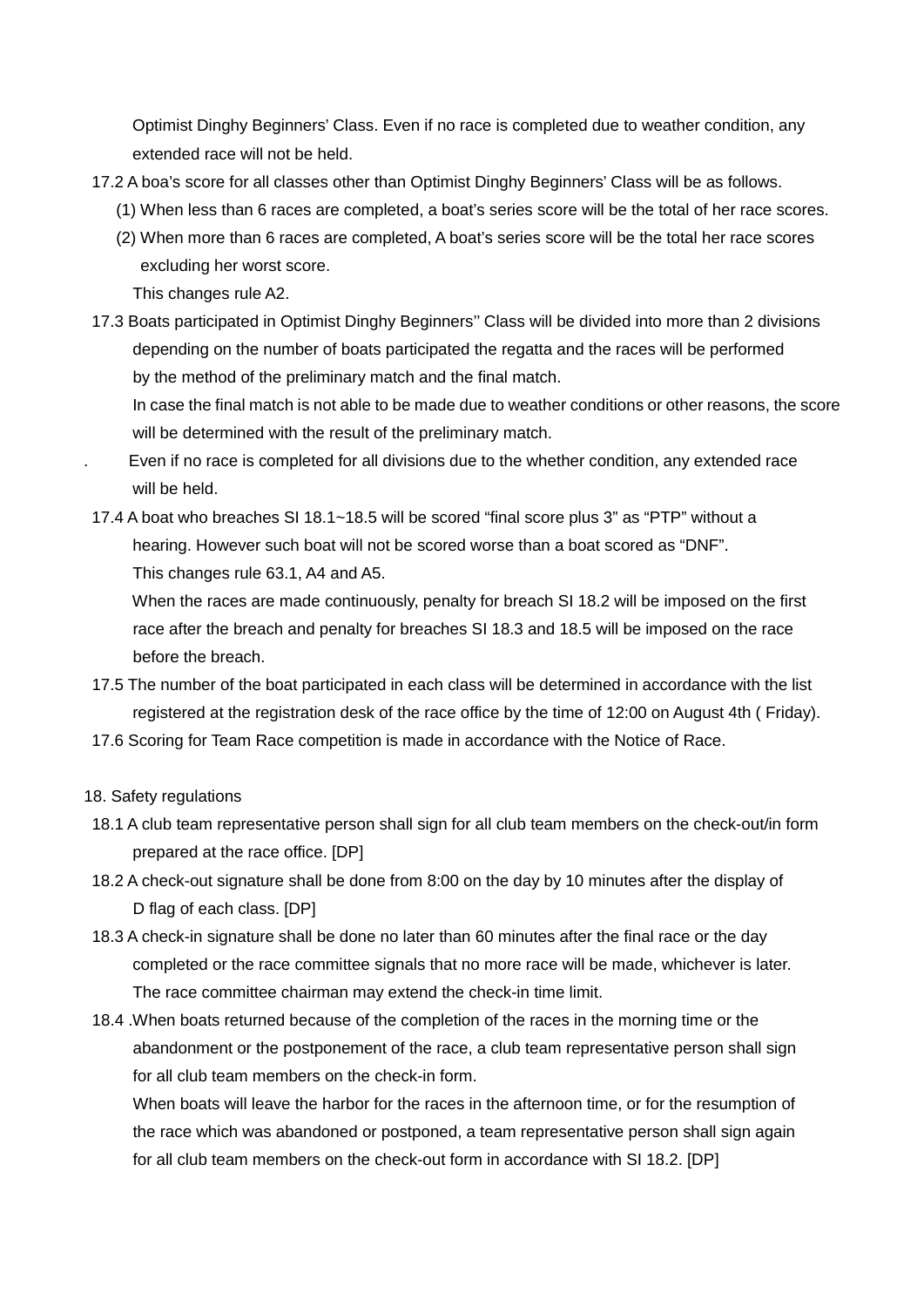- 18.5 A boat who would retire from a race and a boat who would not compete in the next race shall keep away from the racing area and shall notify her intension to a nearest race committee boat and the club team representative person of that boat shall describe the reason in a check-in form and deliver to the race committee.
- 18.6 Every Optimist Dinghy Beginners' Class boat is requested to put "the recognizable color ribbon of each division" distributed by the race committee at the peak of the sprit. [DP]
- 18.7 The race committee may rescue a competitor if they cannot get any response to their inquiry for the intension of him/her whether the/she will continue the race or retire from the race, when they judge he/she is in danger and unable to decide anything himself because of fatigue after they recommend the retiring from the race.

This will not be ground for a protest by a boat. This changes rule 62.1(a). [DP]

- 19. Replacement of equipment
- 19.1 A boat who would substitute any damaged or lost equipment shall obtain the permission from the race committee as soon as possible.
- 19.2 There will be the case to carry the measurement or inspection at any time during the regatta in order to confirm whether a boat or any equipment agrees with the class rules, the Notice of Race or SI.

 The race committee may instruct a boat to go to the designated area for the inspection in the racing area A.

## 20. Official boats

Official boats of the race committee will display the following flags.

| Name of the official boat      | Indication on the flag | Flag color  |  |
|--------------------------------|------------------------|-------------|--|
|                                |                        |             |  |
| The race committee signal boat | JJYU flag              | <b>Blue</b> |  |
| The race committee boat        | RC flag (green)        | White       |  |
| The protest committee boat     | JURY flag (white)      | Red         |  |
| The rescue boat                | RESCUE flag (red)      | White       |  |
| The transport boat             | TRANSPORTER flag(red)  | Green       |  |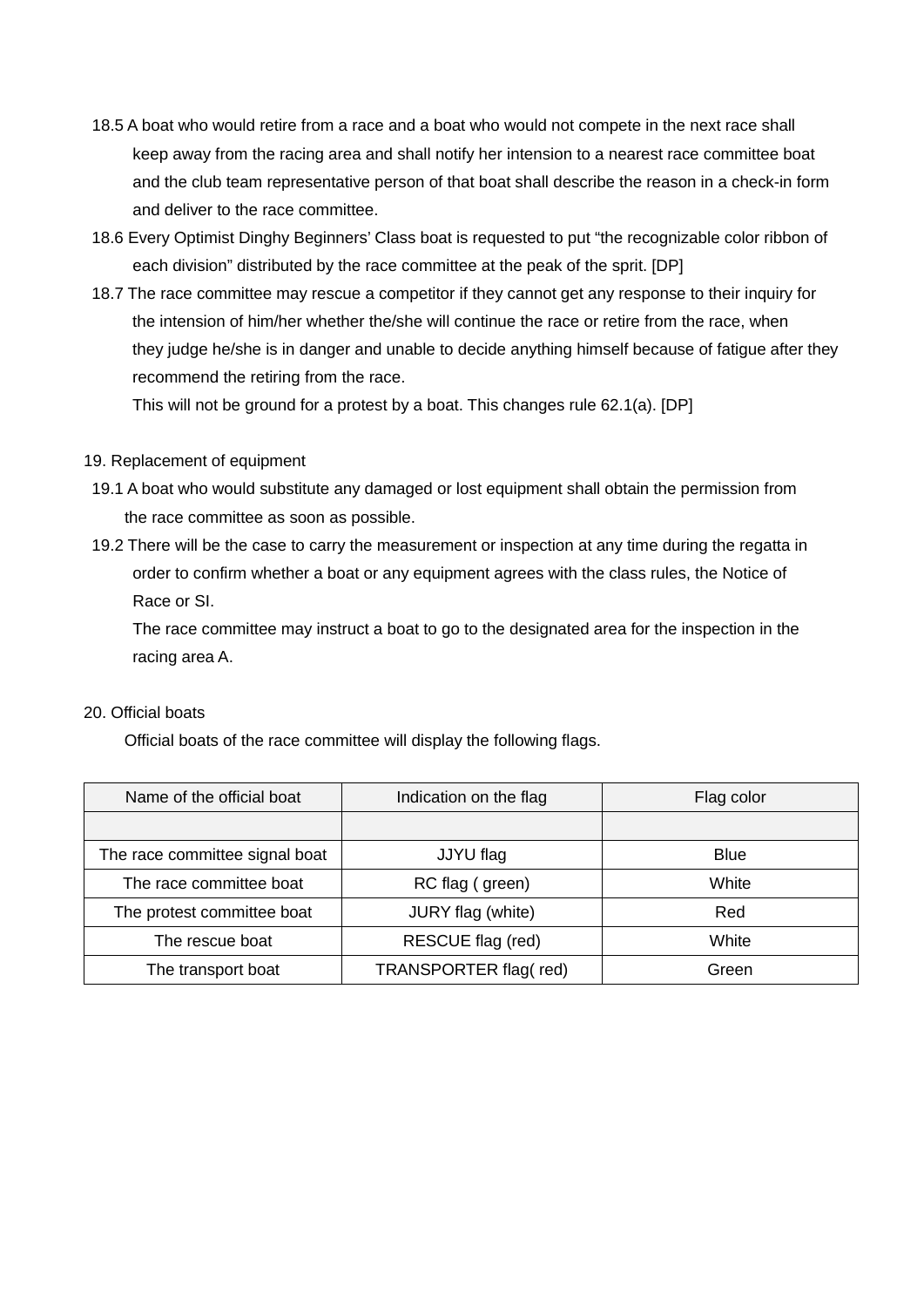#### 21. Support boats

- 21.1 Any club wishes to bring in the support boat to the regatta shall apply with the designated application form for the entry, writing the necessary matters on the form. [DP]
- 21.2 The support boat shall hoist the pink flag which will be lent from the regatta secretariat at the time of the entry. [DP]
- 21.3 The number of the crew onboard a support boat is required to be less than a half of her capacity (raise the decimals to a unit). [DP]
- 21.4 A support boat shall keep away from the racing area from the time of the warning signal for the first race of the first class to start until all boats have finished or 2 minutes after the race committee signals a postponement or abandonment. [DP]
- 21.5 A support boat may supply any foods and drink for the competitors outside the racing area after the boat finishes and before the next warning signal if the race will be made continuously. However, unless the race committee requests to do so, a support boat shall not supply/receive any other materials to/from the competitors and shall not give any assistance such as towing a boat. [DP]
- 21.6 A support boat may be requested to help rescue operation and in such case, the race committee signal boat will display the numeral pennant 8 with the consecutive short sounds. In this case, SI 21.4, 21.5 will not apply. [DP]

#### 22. Trash disposal

Trash may be placed aboard support boats and official boats. [DP]

#### 23. Radio communication

 Except in an emergency, a boat shall neither make radio transmissions while racing nor receive radio communications not available to all boats. This restriction also applies to mobile telephones and GPS. [DP]

#### 24. Disclaimer of Liability

 Competitors participate in the regatta entirely at their own risk (See rule 4, Decision to Race), Organizing Authorities and/or any person involved in this organization of the regatta will accept no liability whatsoever for any material damage and/or personal injury and/or death sustained in conjunction with, prior to, during or after the regatta.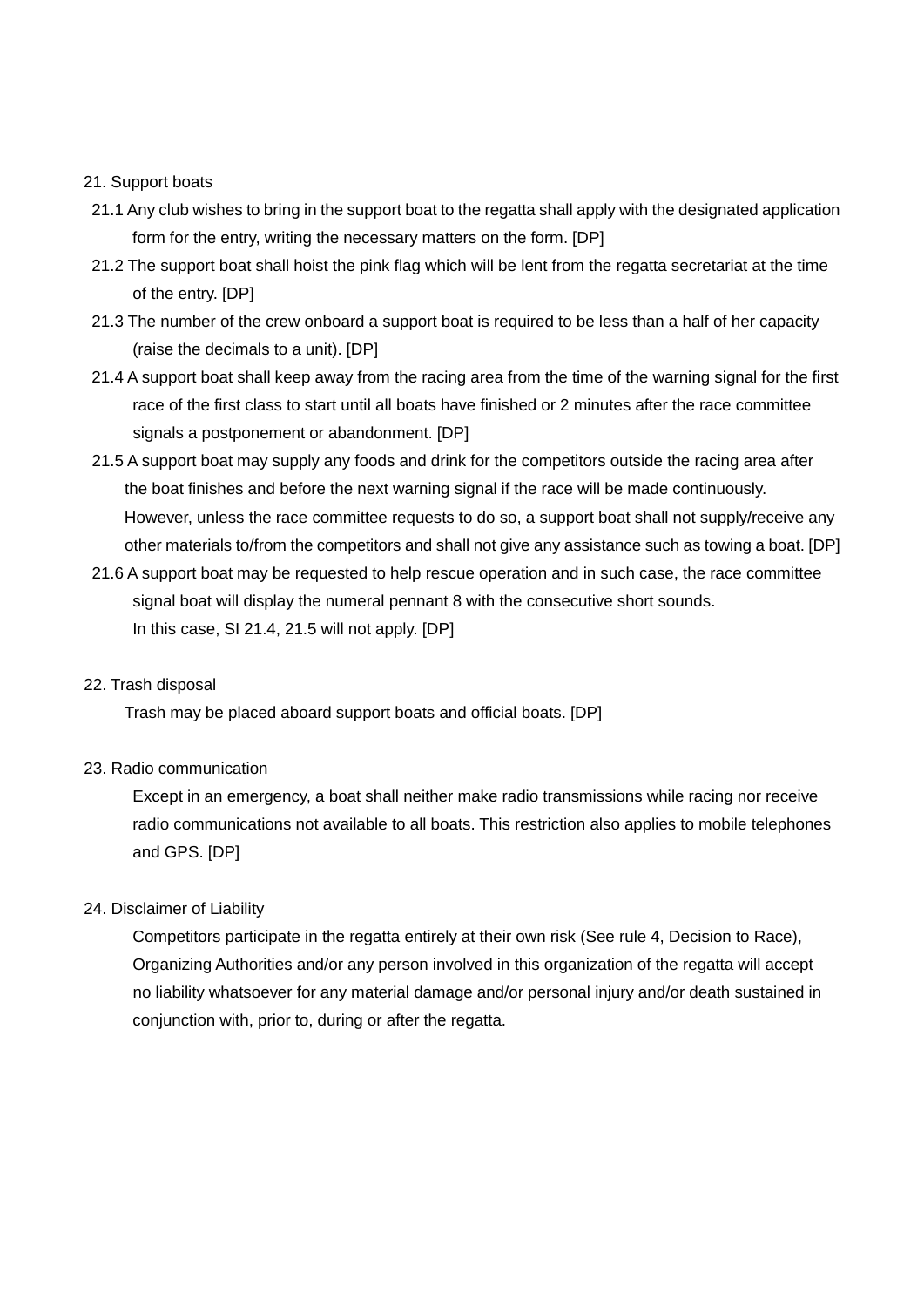

潮汐表(参考) Tide Table (Reference)

|                 | 満潮<br>High tide |            |           |            | 干潮<br>Ebb tide |            |           |            |
|-----------------|-----------------|------------|-----------|------------|----------------|------------|-----------|------------|
|                 | 時刻              | 潮位cm       | 時刻        | 潮位cm       | 時刻             | 潮位cm       | 時刻        | 潮位cm       |
|                 | Time hour       | Tide level | Time hour | Tide level | Time hour      | Tide level | Time hour | Tide level |
| 2017/08/04(Fri) | 1:39            | 166        | 16:13     | 172        | 8:59           | 55         | 21:15     | 119        |
| 2017/08/05(Sat) | 2:42            | 173        | 16:44     | 182        | 9:41           | 45         | 22:00     | 112        |
| 2017/08/06(Sun) | 3:28            | 182        | 17:12     | 189        | 10:20          | 36         | 22:39     | 104        |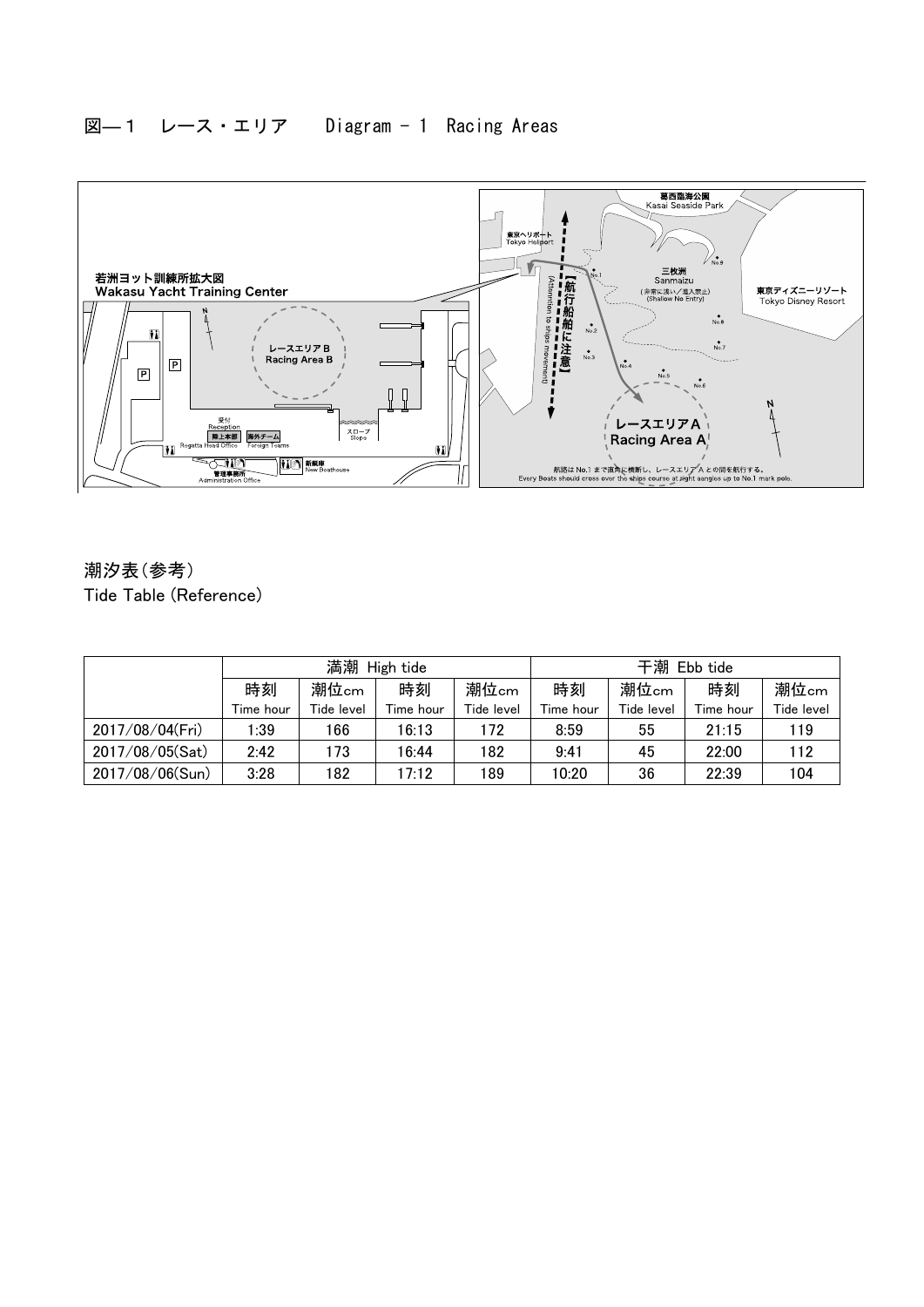図ー2 コース Diagram - 2 The courses

図-2-1 Diagram-2-1

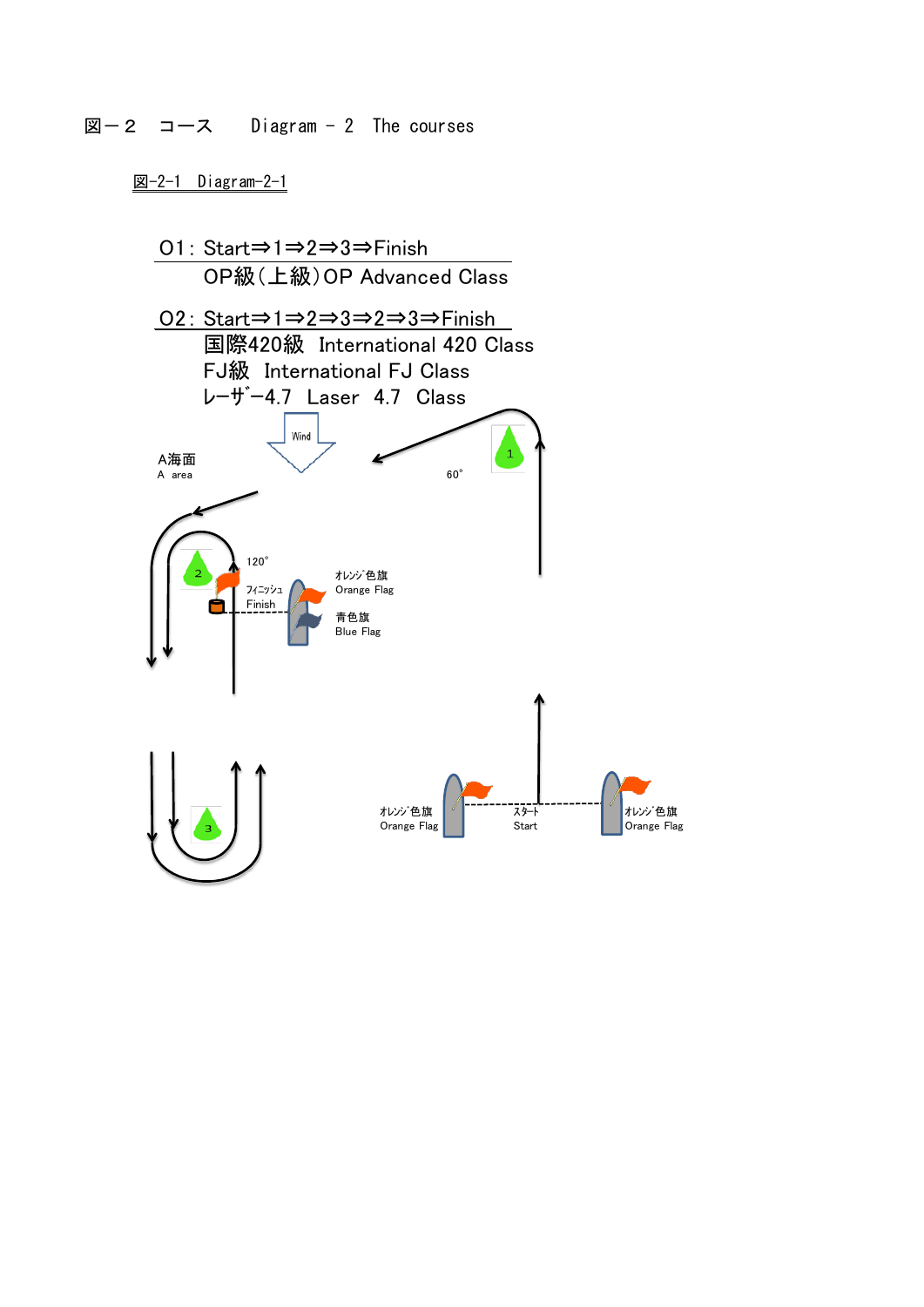図-2-2-1 Diagram-2-2-1